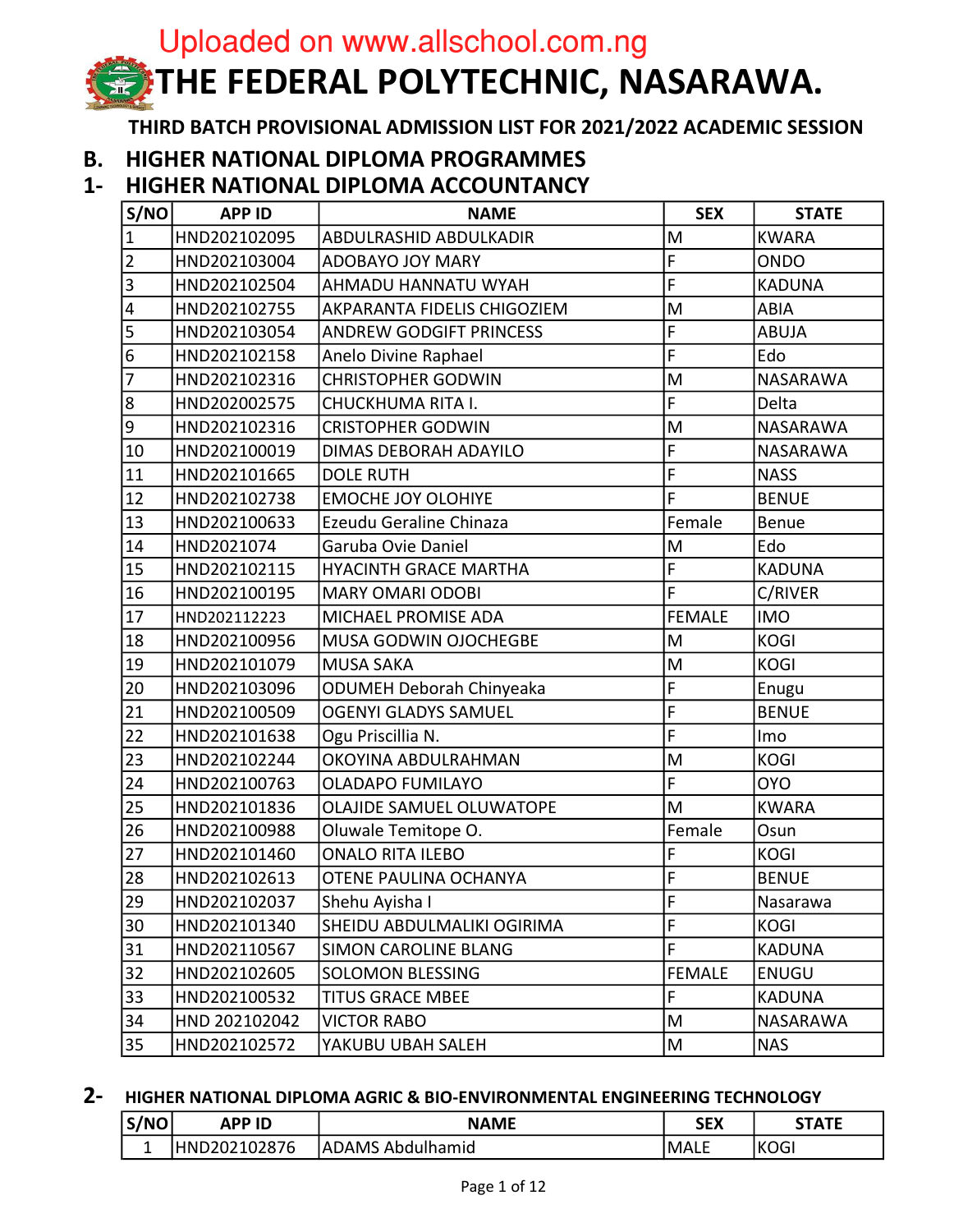| 2  | HND202103060 | <b>ADEWUYI Jamiu Adegoke</b>     | <b>MALE</b> | losun            |
|----|--------------|----------------------------------|-------------|------------------|
| 3  | HND202102489 | DIALA Anthony Chibuikem          | <b>MALE</b> | <b>IMO</b>       |
| 4  | HND202102930 | <b>EDOMOBI Blessing Chistian</b> | FEMALE      | <b>EDO</b>       |
| 5  | HND202102926 | ELEMA Favour Uruchi              | lFEMALE     | <b>EBONYI</b>    |
| 6  | HND202102429 | LAWAL JIBRIL ADEIZA              | <b>MALE</b> | <b>KOGI</b>      |
|    | HND202102341 | MAHA Shedrack                    | MALE        | KOGI             |
| 8  | HND202102697 | lMUSA Aisha                      | lFEMALE     | <b>INASARAWA</b> |
| 9  | HND202102637 | ISAKIB MANSUR                    | IM          | <b>NAS</b>       |
| 10 | HND202102673 | SARAFADEEN Kamaldeen Ibrahim     | <b>MALE</b> | loyo             |

### 3- HIGHER NATIONAL DIPLOMA ARCHITECTURAL TECHNOLOGY

| S/NO                    | <b>APP ID</b> | <b>NAME</b>                   | <b>SEX</b>    | <b>STATE</b>    |
|-------------------------|---------------|-------------------------------|---------------|-----------------|
| $\mathbf 1$             | HND202102706  | Abdulrashid Sherif Sunkanmi   | M             | Kogi            |
| $\overline{2}$          | HND202102262  | <b>ABUBAKAR HARUNA</b>        | M             | NASARAWA        |
| 3                       | HND202102681  | <b>ALIYU ANNA</b>             | <b>FEMALE</b> | <b>KOGI</b>     |
| $\overline{\mathbf{4}}$ | HND202100872  | Anthony Shedrach              | M             | Nasarawa        |
| 5                       | HND202102063  | Dajuma Samuel                 | M             | Kaduna          |
| $\overline{6}$          | HND202102086  | Dalhatu Lukman Maikudi        | M             | Kogi            |
| $\overline{7}$          | HND202103053  | <b>HABILA TITUS SHEKWOAGA</b> | M             | <b>NAS</b>      |
| $\boldsymbol{8}$        | HND202101153  | Job Dorathy Anita             | F             | Kaduna          |
| $\overline{9}$          | HND202102425  | <b>JOHN FAITH</b>             | F             | <b>KOGI</b>     |
| 10                      | HND202102429  | LAWAL JIBRIN ADEIZA           | M             | <b>KOGI</b>     |
| 11                      | HND202101159  | Muhammed Danlami Ahmed        | M             | Kogi            |
| 12                      | HND202100427  | NUHU MUHAMMED RABIU           | M             | <b>KOGI</b>     |
| 13                      | HND202142310  | OBIYA ABUBAKAR SADIQ          | M             | <b>NASARAWA</b> |
| 14                      | HND202102280  | Ogbodo Onyemachi Peter        | M             | Enugu           |
| 15                      | HND202102155  | <b>ORDUEH ALEXANDER</b>       | M             | <b>NAS</b>      |
| 16                      | HND202102567  | Sani Adamu                    | M             | <b>Benue</b>    |
| 17                      | HND202102957  | Sani Aliyu Galadima           | M             | Taraba          |
| 18                      | HND202I541310 | <b>SANNI SAMUEL ONIMISI</b>   | M             | <b>KOGI</b>     |
| 19                      | HND202102377  | Shuibu Samuel Ojoniko         | M             | Kogi            |
| 20                      | HND202102451  | Sule Abubakar                 | M             | Kogi            |

#### 4- HIGHER NATIONAL DIPLOMA BANKING AND FINANCE

| S/NO      | <b>APP ID</b> | <b>NAME</b>                          | <b>SEX</b>    | <b>STATE</b>   |
|-----------|---------------|--------------------------------------|---------------|----------------|
| $\vert$ 1 | HND2021016    | Abdullahi Ghaniyat                   |               | Nasarawa       |
| $\vert$ 2 | HND202102999  | JONATHAN ROSE                        | F             | <b>KADUNA</b>  |
| 3         | HND202102253  | <b>ABDULHAKEEM Hajara</b>            | <b>FEMALE</b> | <b>OSUN</b>    |
| 4         | HND202100970  | <b>AYODELE FAITH DAMILOLA</b>        | <b>FEMALE</b> | <b>KOGI</b>    |
| 5         | HND202102558  | <b>EGBOSIMBA Victoria Chinemelum</b> | <b>FEMALE</b> | <b>ANAMBRA</b> |
| 6         | HND202102886  | <b>EMMANUEL COMFORT</b>              | FEMALE        | <b>OSUN</b>    |
| 7         | HND202102751  | <b>EZEIKEL GRACE</b>                 | <b>FEMALE</b> | <b>KADUNA</b>  |
| 8         | HND202102530  | <b>IGBUGHUL Laadi Dorathy</b>        | <b>FEMALE</b> | <b>BENUE</b>   |
| 9         | HND202101592  | LUCKY Gloria Eshofune                | FEMALE        | <b>DELTA</b>   |
| 10        | HND202100213  | MOMOH Fatimat                        | <b>FEMALE</b> | <b>KOGI</b>    |
| 11        | HND202101276  | OGAH Kemi                            | <b>FEMALE</b> | <b>OGUN</b>    |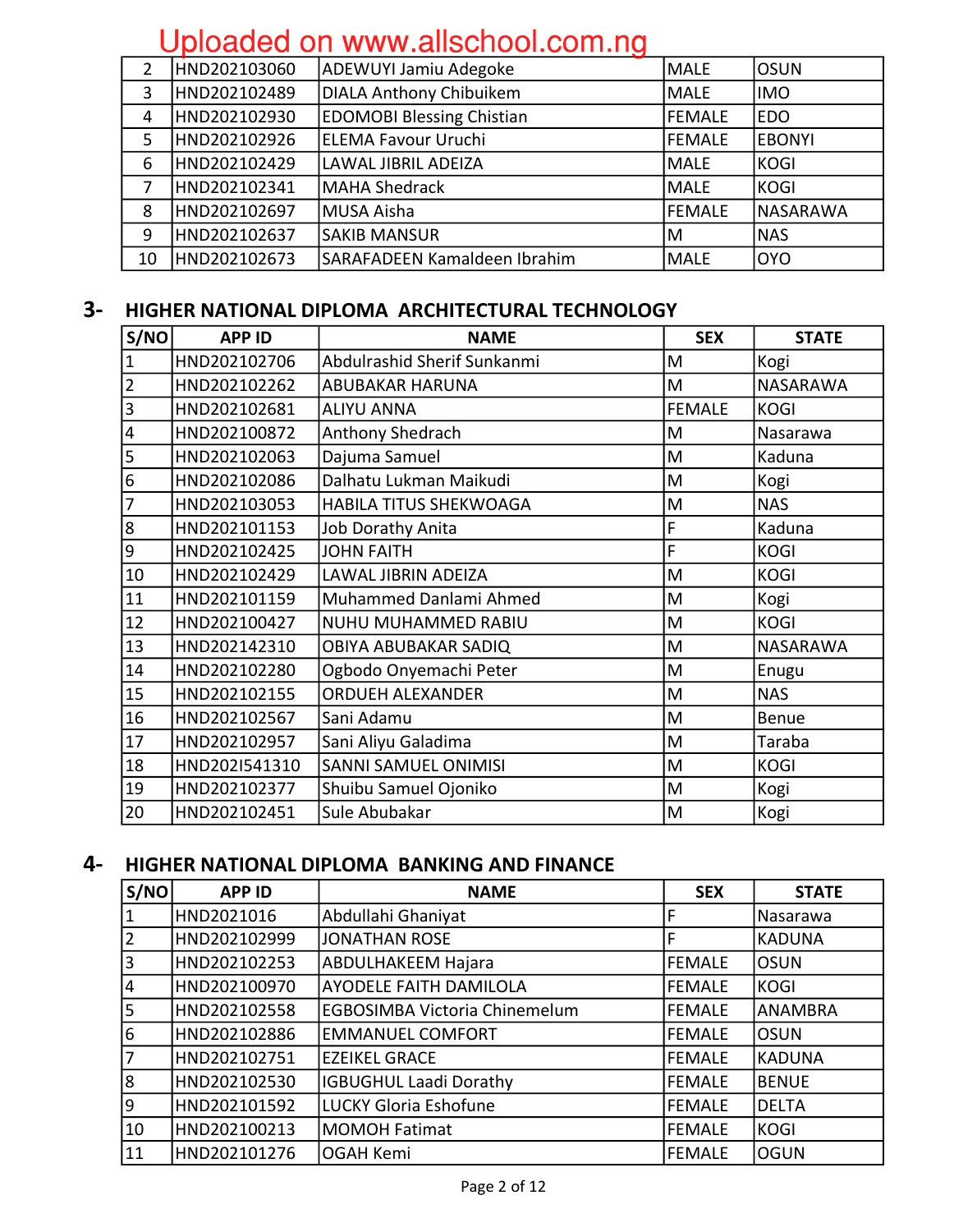|                 | <u>opiodood on www.anoonoon.com.ng</u> |                                     |               |               |  |  |
|-----------------|----------------------------------------|-------------------------------------|---------------|---------------|--|--|
| $\overline{12}$ | HND202102310                           | OJO Janet                           | <b>FEMALE</b> | <b>ONDO</b>   |  |  |
| 13              | HND202100521                           | <b>OKERE Chinyere Blessing</b>      | <b>FEMALE</b> | <b>IMO</b>    |  |  |
| 14              | HND202100480                           | <b>OKOLI Gift Okorie</b>            | <b>FEMALE</b> | ANAMBRA       |  |  |
| 15              | HND202102736                           | <b>ONAH MARY OMARI</b>              | <b>FEMALE</b> | <b>BENUE</b>  |  |  |
| 16              | HND202102329                           | SABO Godiya Zemo                    | <b>FEMALE</b> | <b>KADUNA</b> |  |  |
| 17              | HND202101731                           | <b>SIMEON Glory</b>                 | FEMALE        | ADAMAWA       |  |  |
| 18              | HND202102071                           | TOLUWALOPE CHRISTIANA ADESINA       | <b>FEMALE</b> | <b>OYO</b>    |  |  |
| 19              | HND202102071                           | <b>USMAN ACHUGBUE ADAMS</b>         | M             | <b>DELTA</b>  |  |  |
| 20              | HND202102025                           | <b>ABDULGANIYU Yusuf</b>            | <b>MALE</b>   | <b>KOGI</b>   |  |  |
| 21              | HND202101530                           | <b>ABDULRAHAMAN Bala</b>            | <b>MALE</b>   | <b>KOGI</b>   |  |  |
| 22              | HND202102688                           | <b>AGABIELESIN Ilesanmi Oladele</b> | <b>MALE</b>   | <b>ONDO</b>   |  |  |
| 23              | HND202100439                           | <b>AUGUSTINE Jeremiah</b>           | <b>MALE</b>   | <b>DELTA</b>  |  |  |
| 24              | HND202102692                           | <b>DENNIS Peter</b>                 | <b>MALE</b>   | <b>BENUE</b>  |  |  |
| 25              | HND202101325                           | <b>HARUNA Idris Itopa</b>           | <b>MALE</b>   | <b>KOGI</b>   |  |  |
| 26              | HND202101752                           | MONDAY Aikoye                       | <b>MALE</b>   | <b>KOGI</b>   |  |  |
| 27              | HND202101858                           | <b>MUHAMMED Iliasu</b>              | <b>MALE</b>   | <b>KOGI</b>   |  |  |
| 28              | HND202100270                           | <b>ODEH PETER NGBEDE</b>            | MALE          | <b>BENUE</b>  |  |  |
| 29              | HND202101508                           | OGABA Otse Stephen                  | <b>MALE</b>   | <b>BENUE</b>  |  |  |
| 30              | HND202101931                           | OJO Kayode Samuel                   | <b>MALE</b>   | <b>OYO</b>    |  |  |
| 31              | HND202100759                           | <b>OYENIRAN Samuel Adewale</b>      | <b>MALE</b>   | <b>OSUN</b>   |  |  |
|                 |                                        |                                     |               |               |  |  |

### 5- HIGHER NATIONAL DIPLOMA BUILDING TECHNOLOGY

| S/NO | <b>APP ID</b> | <b>NAME</b>                    | SEX   | <b>STATE</b> |
|------|---------------|--------------------------------|-------|--------------|
|      | HND202101269  | <b>IHIME OSEGHALE EMMANUEL</b> | 'M    | EDC          |
|      | HND202I054623 | RABIU MUHAMMAD KABIRU          | 'MALE | INASARAWA    |

#### 6- HIGHER NATIONAL DIPLOMA BUSINESS ADMINISTRATION AND MANAGEMENT

| S/NO           | <b>APP ID</b> | <b>NAME</b>                   | <b>SEX</b> | <b>STATE</b>       |
|----------------|---------------|-------------------------------|------------|--------------------|
| $\mathbf{1}$   | HND202101800  | HASSAN KHADIJAH AYOMIDE       | F          | <b>OYO</b>         |
| $\overline{2}$ | HND202154203  | ABDULLAHI BLESSING            | F          | <b>EDO</b>         |
| 3              | HND202102123  | <b>ABU Veronica Arziki</b>    | F          | Nasarawa           |
| 4              | HND202102245  | AGBOR VIVIAN NEJI BLESSING    | F          | C/RIVER            |
| 5              | HND202102125  | ALEKWU ROSE AMOKEYE           | F          | <b>CROSS RIVER</b> |
| 6              | HND202102076  | AMODU AJUMA                   | F          | <b>KOGI</b>        |
| 7              | HND202101326  | AONDOAVER JULIET SEEMBER      | F          | <b>BENUE</b>       |
| 8              | HND202102690  | <b>BADEJO TAIWO ANUOLUWA</b>  | F          | OGU                |
| 9              | HND202103067  | BESHEL CATHERINE ASHIBEBONYE  | F          | C/RIVER            |
| 10             | HND202102111  | DANJUMA MERCY                 | F          | <b>NASARAWA</b>    |
| 11             | HND202101699  | <b>EJIKEME RACHEAL</b>        | F          | <b>ANAMBRA</b>     |
| 12             | HND202101683  | <b>EZE CHIDERA</b>            | F          | <b>ENUGU</b>       |
| 13             | HND202101883  | <b>FIDELIS ANGELA</b>         | F          | <b>CROSS RIV</b>   |
| 14             | HND202101192  | <b>HARUNA ONYECHE MARTHA</b>  | F          | <b>BENUE</b>       |
| 15             | HND202100728  | <b>IGBAGAN MSENDO</b>         | F          | <b>BENUE</b>       |
| 16             | HND202102422  | <b>ISMAILA HUSSEINAT</b>      | F          | <b>KOGI</b>        |
| 17             | HND202102112  | <b>JAMES GRACE MOYINOLUWA</b> | F          | <b>KOGI</b>        |
| 18             | HND202100458  | <b>JOSEPH CHARITY</b>         | F          | <b>KOGI</b>        |
| 19             | HND202101483  | <b>JOSEPH PRECIOUS</b>        | F          | <b>KOGI</b>        |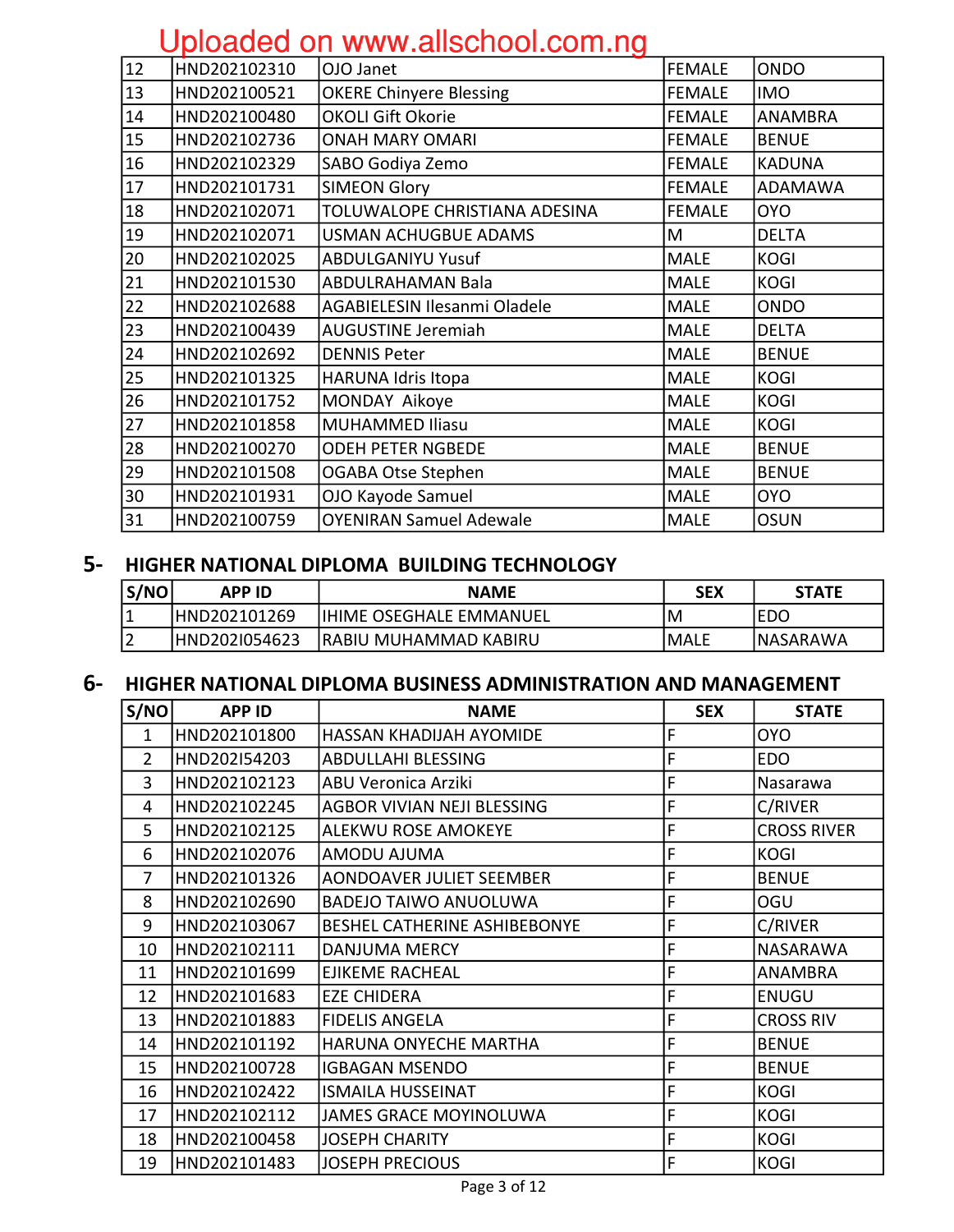|    |              | $\sim$ produce on minimum oriented in $\sim$ |               |                 |
|----|--------------|----------------------------------------------|---------------|-----------------|
| 20 | HND202100226 | MICHEAL LADI JANET                           | F             | <b>BENUE</b>    |
| 21 | HND202100356 | MUHAMMAD JUWAIRIYA                           | F             | <b>KOGI</b>     |
| 22 | HND202100121 | <b>MUSA BLESSING</b>                         | F             | <b>KOGI</b>     |
| 23 | HND202102077 | Musa Maryam                                  | F             | Kogi            |
| 24 | HND20210432  | <b>NGUHER IORWAH</b>                         | F             | <b>BENUE</b>    |
| 25 | HND202100426 | <b>ODEKINA OJONE JOY</b>                     | F             | <b>KOGI</b>     |
| 26 | HND202102226 | <b>ODIBA PATIENCE ENE</b>                    | F             | <b>BENUE</b>    |
| 27 | HND202102306 | <b>OLUKUNLE FAVOUR</b>                       | F             | <b>OYO</b>      |
| 28 | HND202101900 | PHILLIP GLORY FUNKE                          | F             | <b>ONDO</b>     |
| 29 | HND202101901 | PIUS BLESSING JOY                            | F             | <b>ENUGU</b>    |
| 30 | HND202102548 | <b>RAYMOND JOY</b>                           | F             | NASARAWA        |
| 31 | HND202103077 | <b>TIMOTHY PRICILLA</b>                      | F             | <b>KADUNA</b>   |
| 32 | HND202113392 | ABDULKAREEM MURIANAT                         | <b>FEMALE</b> | <b>EDO</b>      |
| 33 | HND202113121 | ALAOBI EUCHERIA IFEOMA                       | <b>FEMALE</b> | <b>IMO</b>      |
| 34 | HND202101622 | JEGEDE ROSELINE MAYOWA                       | <b>FEMALE</b> | ONDO            |
| 35 | HND202100099 | ABDULLAHI ADAMU                              | M             | <b>NASARAWA</b> |
| 36 | HND202101580 | ADEDEWA ALABA                                | M             | <b>OSUN</b>     |
| 37 | HND202102411 | ADESOKAN USMAN ABIDENI                       | M             | <b>OYO</b>      |
| 38 | HND202101103 | <b>AKINOLA DAVID</b>                         | M             | <b>OGUN</b>     |
| 39 | HND202101295 | ATAWALA BENJAMIN VICTOR                      | M             | <b>KOGI</b>     |
| 40 | HND202102967 | EJEH JOSEPH ANEBI                            | M             | NASARAWA        |
| 41 | HND202101806 | <b>FRIDAY SAMUEL NYAH</b>                    | M             | A/IBOM          |
| 42 | HND202101030 | OKPE JOSEPH OMALE                            | M             | <b>BENUE</b>    |
| 43 | HND202101771 | <b>OMEDE AJIBILI</b>                         | M             | <b>KOGI</b>     |
| 44 | HND202102208 | <b>OWOUNSE SUNDAY</b>                        | M             | <b>KOGI</b>     |
| 45 | HND202101055 | <b>SALIFU SAMSON OJOTU</b>                   | M             | <b>KOGI</b>     |
| 46 | HND202102775 | SALISU MUHAMMED ABDULLAHI                    | M             | NASARAWA        |
| 47 | HND202100925 | <b>SANI ANAJA</b>                            | M             | <b>KOGI</b>     |
| 48 | HND202102898 | YUSUF HAMISU                                 | M             | <b>ABUJA</b>    |
| 49 | HND202102681 | JAMES SAMUEL JIOHEBE                         | <b>MALE</b>   | <b>BENUE</b>    |
| 50 | HND202100292 | <b>NATHANIEL VICTOR TURE</b>                 | <b>MALE</b>   | PLATEAU         |
| 51 | HND202102159 | OSONUGA OLUMIDE ENOCH                        | <b>MALE</b>   | <b>KOGI</b>     |
| 52 | HND202102373 | <b>ABU AUDU</b>                              |               | <b>BENUE</b>    |
| 53 | HND202102226 | <b>ODBA PATIEN ENE</b>                       |               | <b>BENUE</b>    |
| 54 | HND202102033 | OGBU FAUSTINA CHIKAODINAKA                   |               | <b>ENUGU</b>    |
| 55 | HND202102896 | YUSUF SHEERIFAT                              |               | <b>KWARA</b>    |

#### 7- HIGHER NATIONAL DIPLOMA CHEMICAL ENGINEERING TECHNOLOGY

| S/NO | <b>APP ID</b> | <b>NAME</b>               | <b>SEX</b> | <b>STATE</b> |
|------|---------------|---------------------------|------------|--------------|
|      | HND202102902  | IAdamu Dauda              | ΙM         | INasarawa    |
|      | HND202103068  | IDANJUMA YAHAYA           | ΙM         | INASARAWA    |
|      | IHND202102171 | <b>IIBRAHIM SANI MUSA</b> | ΙM         | INASARAWA    |
| 4    | IHND202102307 | ILAWAL KABIRU             | ΙM         | IKOGI        |

#### 8- HIGHER NATIONAL DIPLOMA CIVIL ENGINEERING TECHNOLOGY

| 'NI | . .<br> | ---<br> | .<br>$\cdots$ | ---<br>. . |
|-----|---------|---------|---------------|------------|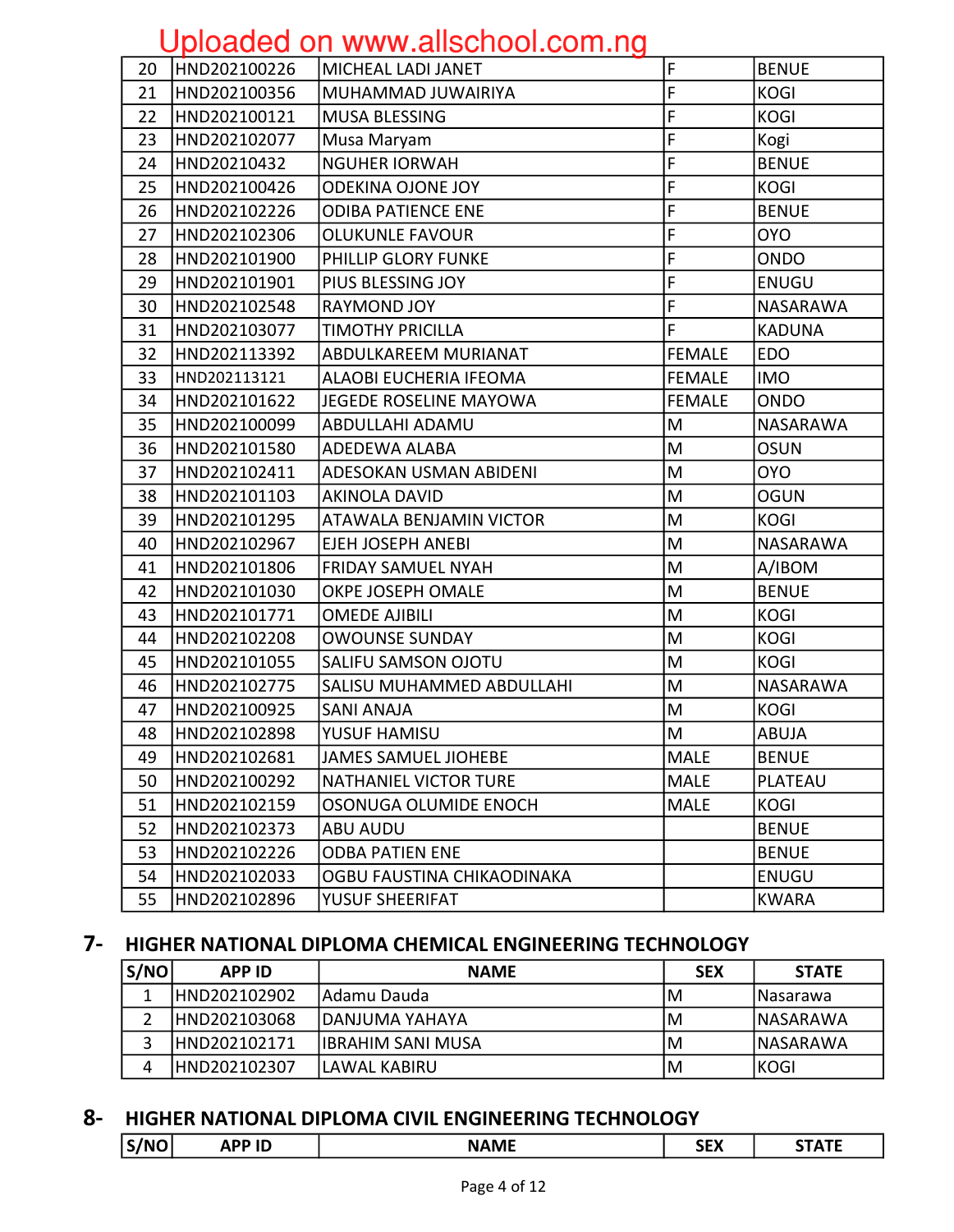|              | ----------                     |               |                 |
|--------------|--------------------------------|---------------|-----------------|
| HND202102579 | <b>ADAM KHALID IDRIS</b>       | M             | <b>NASARAWA</b> |
| HND202102491 | ADAMU ADAMU AHMED              | M             | <b>NASARAWA</b> |
| HND202102770 | <b>AKEREDOLU DANIEL</b>        | M             | <b>ONDO</b>     |
| HND202101917 | <b>APEH ENEOCHE GLORY</b>      | F             | <b>BENUE</b>    |
| HND202101854 | <b>AWOLU SHAIBU</b>            | M             | <b>KADUNA</b>   |
| HND202102099 | <b>EBIEGA ABAH MARK JUNIOR</b> | M             | <b>BENUE</b>    |
| HND202100645 | ILIYA DENNIS SOJA              | M             | <b>NAS</b>      |
| HND202100088 | <b>ISAIAH IMOH EMMMANUEL</b>   | <b>FEMALE</b> | <b>FCT</b>      |
| HND202100262 | JEROME JUSTINE CHIDUBEM        | <b>MALE</b>   | <b>IMO</b>      |
| HND202102579 | KHALID IDRIS ADAM              | M             | <b>NASARAWA</b> |
| HND202102298 | LUTSO TERUNGWA MICHAEL         | M             | <b>BENUE</b>    |
| HND202100599 | <b>MADU SAMUEL CHINONSO</b>    | M             | <b>ENUGU</b>    |
| HND202102648 | MSHELBWACA HIRADIADAMU         | M             | <b>BORNO</b>    |
| HND202101036 | <b>NYERERE ADAMU</b>           | M             | <b>NASARAWA</b> |
| HND202102176 | <b>OBUN PAUL OBUN</b>          | M             | C/RIVER         |
| HND202100249 | <b>OTSE FAITH</b>              | <b>FEMALE</b> | <b>IMO</b>      |
| HND202103058 | <b>OWOLABI PHILIP IGE</b>      | <b>MALE</b>   | <b>EKITI</b>    |
| HND202102670 | <b>SAMUEL Otori</b>            | M             | Kogi            |
| HND202102259 | <b>UMAR SIDI LABARAN</b>       | M             | <b>NASARAWA</b> |
| HND202102498 | YA'U Abdul'aziz                | <b>MALE</b>   | <b>KADUNA</b>   |
|              |                                |               |                 |

#### 9- HIGHER NATIONAL DIPLOMA COMPUTER SCIENCE

| S/NO           | <b>APP ID</b> | <b>NAME</b>                     | <b>SEX</b>    | <b>STATE</b>    |
|----------------|---------------|---------------------------------|---------------|-----------------|
| 1              | HND202102554  | <b>PAUL PATIENCE</b>            | F             | <b>PLATEAU</b>  |
| $\overline{2}$ | HND202102666  | <b>BENITA NANBET</b>            | F             | <b>ABUJA</b>    |
| 3              | HND202101091  | <b>CHIGBO PRECIOUS</b>          | F             | <b>KWARA</b>    |
| 4              | HND20212666   | <b>NANLE BENITA NANBET</b>      | F             | <b>KEFFI</b>    |
| 5              | HND202101318  | <b>NDIFON DESMOND IMAJE</b>     | F             | C/RIVER         |
| 6              | HND202103023  | PHILIP MELODY EGWEYE            | F             | <b>BENUE</b>    |
| 7              | HND 202101605 | <b>TANIMU THERESA</b>           | F             | <b>NASARAWA</b> |
| 8              | HND202100700  | <b>ABIMBOLA TAIWO</b>           | FEMALE        | <b>KOGI</b>     |
| 9              | HND202102706  | <b>AINA TAIWO MARY</b>          | <b>FEMALE</b> | <b>KOGI</b>     |
| 10             | HND202100843  | <b>JEREMIAH FAITH NMA</b>       | <b>FEMALE</b> | <b>KADUNA</b>   |
| 11             | HND202100022  | <b>OGUNDIPE OYINLOLA</b>        | <b>FEMALE</b> | <b>EKITI</b>    |
| 12             | HND202102427  | <b>ONYEKACH OLUCHI GEORGINA</b> | <b>FEMALE</b> | <b>IMO</b>      |
| 13             | HND202103029  | ADAMU ABDULAZIZ MUHAMMED        | M             | <b>NASARAWA</b> |
| 14             | HND202101436  | OGUCHE IMIDOWOJO DAVID          | M             | <b>KOGI</b>     |
| 15             | HND202100161  | Abdulsalam Abdulrahman          | Male          | Nasarwa         |
| 16             | HND202101126  | DANIEL OSAHON OMORUYI           | MALE          | <b>EDO</b>      |
| 17             | HND202102445  | YUSUF OSU ABDULLAHI             | <b>MALE</b>   | NASARAWA        |

#### 10- HIGHER NATIONAL DIPLOMA ELECTRICAL/ELECTRONICS ENGINEERING TECHNOLOGY

| S/NO | <b>APP ID</b> | <b>NAME</b>                   | <b>SEX</b> | <b>STATE</b>   |
|------|---------------|-------------------------------|------------|----------------|
|      | IHND202100933 | JAVIAVI ADAVIZA ABDULMAJEED   | IM         | <b>IKOGI</b>   |
|      | IHND202102597 | <b>IELLAH PETER DANIEL</b>    | IM         | <b>IBENUE</b>  |
|      | HND202102671  | <b>IEZEH EMMANUEL FRANCIS</b> | IM         | <b>IEBONYI</b> |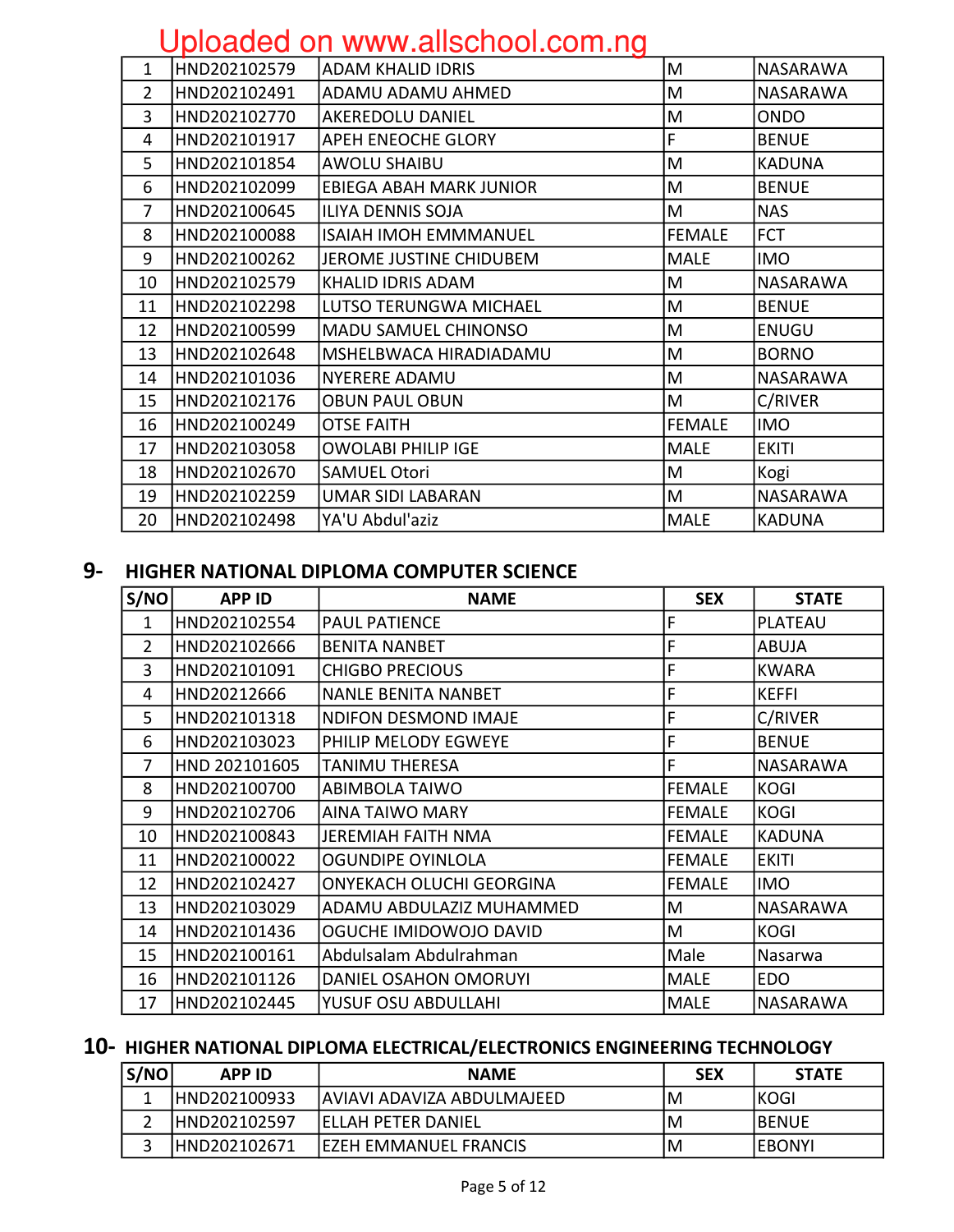| 4  | HND202101780  | lGOJA TERNENGE SIMON    | ΙM | IBENUE    |
|----|---------------|-------------------------|----|-----------|
|    | IHND202102913 | IIBRAHIM AGBADU DANJUMA | M  | INASARAWA |
| 6  | IHND202102499 | librahim kelvin MOSES   | M  | IBENUE    |
|    | HND202102970  | JOSHUA MOSES            | ΙM | IBENUE    |
| 8  | HND202102488  | Josiah Elisha           | ΙM | l Kaduna  |
| 9  | HND202101498  | IMOHAMMED PEACE SAM     | M  | INASARAWA |
| 10 | HND202102540  | lyakubu hassan Itopa    | M  | KOGI      |

#### 11- HIGHER NATIONAL DIPLOMA ESTATE MANAGEMENT AND VALUATION

|   | $S/NO$ APP ID | <b>INAME</b>                  | lSEX | <b>STATE</b>   |
|---|---------------|-------------------------------|------|----------------|
|   | HND202102476  | <b>ABDULLAHI Hussaini</b>     | ΙM   | Nasarawa       |
| 2 | HND202100319  | lakOMAYE THERESA UNELESHIEMA  |      | <b>C/RIVER</b> |
| 3 | HND202102830  | <b>BUHARI ABDULMUMIN</b>      | M    | <b>ABUJA</b>   |
| 4 | HND202101385  | lisah HUSSAINA GANA           |      | <b>NAS</b>     |
|   | HND202102451  | INASIRU HARUNA                | ΙM   | IFCT           |
| 6 | HND202102387  | <b>OSAMEZE ERIC OBY</b>       | ΙM   | <b>DELTA</b>   |
|   | HND202102374  | <b>SENUWA FOLASHADE GRACE</b> |      | KOGI           |

#### 12- HIGHER NATIONAL DIPLOMA LIBRARY SCIENCE

| S/NO           | <b>APP ID</b> | <b>NAME</b>                       | <b>SEX</b>    | <b>STATE</b>       |
|----------------|---------------|-----------------------------------|---------------|--------------------|
| 1              | HND202102844  | ABDULLAHI SULEMAN YAKUBU          | <b>MALE</b>   | <b>NASARAWA</b>    |
| $\overline{2}$ | HND202123011  | <b>AGADA FLORENCE</b>             | F             | <b>BENUE</b>       |
| 3              | HND202101215  | <b>ABERE HAMIDAT</b>              | <b>FEMALE</b> | <b>KOGI</b>        |
| $\overline{4}$ | HND202101892  | <b>ADEBAYO REBECCA</b>            | <b>FEMALE</b> | <b>KOGI</b>        |
| 5              | HND202103011  | <b>AGADA FLORENCE</b>             | F             | <b>BENUE</b>       |
| 6              | HND202102256  | <b>AGBO JACINTA</b>               | <b>FEMALE</b> | <b>BENUE</b>       |
| $\overline{7}$ | HND202102482  | <b>AGBO MERCY SUNDAY</b>          | <b>FEMALE</b> | <b>BENUE</b>       |
| 8              | HND202100057  | Akpan Flourence B                 | <b>FEMALE</b> | C/RIVER            |
| 9              | HND202102882  | <b>ALIYU RAHINATU TIJANI</b>      | F             | <b>NASARAWA</b>    |
| 10             | HND202102591  | <b>AWOPETU TEMITOPE MIRACLE</b>   | M             | <b>ABUJA</b>       |
| 11             | HND202101964  | <b>AYENI MERCY</b>                | F             | <b>KOGI</b>        |
| 12             | HND202102559  | DAVOU PAUL PAM                    | <b>MALE</b>   | PLATEAU            |
| 13             | HND202101813  | <b>IDRIS KALIPH AMOTO</b>         | <b>MALE</b>   | <b>KOGI</b>        |
| 14             | HND202101817  | <b>ISAH MUHAMMED KHALIF</b>       | <b>MALE</b>   | <b>KOGI</b>        |
| 15             | HND202102641  | <b>JELSE FWANGMUN HEZEKIAH</b>    | <b>MALE</b>   | PLATEAU            |
| 16             | HND202101814  | LAWAL ANTHONY OMEIZA              | <b>MALE</b>   | <b>KOGI</b>        |
| 17             | HND202101565  | <b>MADUAKOLAM CYPRAIN ODINAKA</b> | M             | <b>IMO</b>         |
| 18             | HND202102588  | <b>MICAH GRACE DITAH</b>          | F             | <b>KADUNA</b>      |
| 19             | HND202100433  | <b>MOSES JOY</b>                  | F             | PLATEAU            |
| 20             | HND202100209  | <b>MOSES REUBEN MICHAEL</b>       | <b>MALE</b>   | <b>BENUE</b>       |
| 21             | HND202101454  | NDIONYEMA ONYEKACHI NLEBEIDEM     | <b>MALE</b>   | <b>ABIA</b>        |
| 22             | HND202102781  | <b>OBASI CHUKWU HARRISON</b>      | <b>MALE</b>   | <b>EBONYI</b>      |
| 23             | HND202102126  | <b>OBEY AHMAD</b>                 | M             | Osun State         |
| 24             | HND202102412  | <b>ODAMA THERESA OKGENI</b>       | <b>FEMALE</b> | <b>CROSS RIVER</b> |
| 25             | HND202102177  | <b>OGBUANI CYPRIAN PETER</b>      | M             | <b>ENUGU</b>       |
| 26             | HND202100481  | <b>OKEFE AGADA JOSEPH</b>         | M             | <b>BENUE</b>       |
| 27             | HND202102326  | ORYA SAAONDO SOLOMON              | <b>MALE</b>   | <b>BENUE</b>       |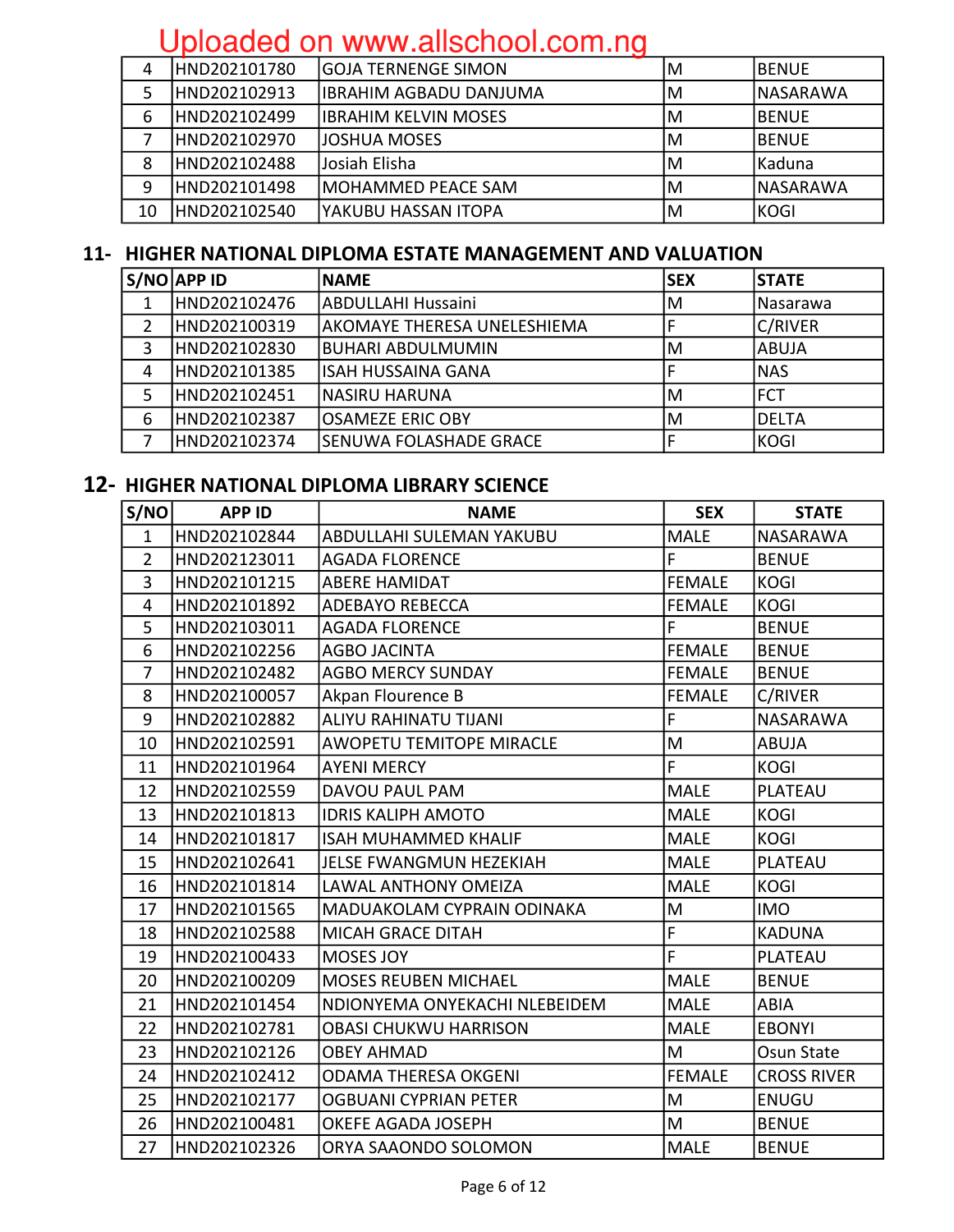| 28 | HND202100602  | <b>IPATRICK BEATRICE ORIJI</b>  |                | C/RIVER         |
|----|---------------|---------------------------------|----------------|-----------------|
| 29 | HND202102252  | <b>IRANGDAT THERESA DANA'AN</b> | <b>IFEMALE</b> | <b>IPLATEAU</b> |
| 30 | HND202101701  | <b>IROBERT IJEOMA</b>           | <b>IFEMALE</b> | 'ABIA           |
| 31 | HND202101011  | <b>ISUNDAY COMFORT IME</b>      | IFEMALE        | IAKWA-IBOM      |
| 32 | IHND202100801 | IUKEIYE BENYIN JENNIFER         |                | C/RIVER         |

#### 13- HIGHER NATIONAL DIPLOMA MARKETING

| S/NO | <b>APP ID</b> | <b>NAME</b>                         | <b>SEX</b> | <b>STATE</b> |
|------|---------------|-------------------------------------|------------|--------------|
|      | IHND202102311 | ADEGBOLA SAMUEL SUNDAY              | IMALE      | IOSUN        |
|      | HND202102873  | <b>IISSAH JEMILAT</b>               | lFEMALE    | KOGI         |
| 3    | HND202100780  | <b>IMATHEW LEBECHI</b>              |            | <b>ENUGU</b> |
| 4    | HND202102434  | IMUSA ABUBAKAR M.                   | ١M         | INIGER       |
| 5    | HND202102040  | <b>OLURUNMOWAJU BLESSING ESTHER</b> | lfEMALE    | KOGI         |
| 6    | HND202102701  | ISUNDAY JOHN                        | M          | <b>KOGI</b>  |

#### 14- HIGHER NATIONAL DIPLOMA MASS COMMUNICATION

| S/NO                    | <b>APP ID</b> | <b>NAME</b>                    | <b>SEX</b>    | <b>STATE</b>       |
|-------------------------|---------------|--------------------------------|---------------|--------------------|
| $\mathbf{1}$            | HND202102903  | <b>ABDULLAHI TANKO</b>         | M             | <b>ABUJA</b>       |
| $\overline{2}$          | HND202102166  | ABDULMUMUNI Joseph             | <b>MALE</b>   | <b>KOGI</b>        |
| $\overline{3}$          | HND202102146  | <b>ABOLARIN FUNMILAYO GIFT</b> | F             | <b>EKITI</b>       |
| $\overline{\mathbf{4}}$ | HND202100838  | ABUBAKAR ABDULMALIK A.         | M             | NASARAWA           |
| 5                       | HND202102175  | <b>ABUBAKAR Jibril</b>         | <b>MALE</b>   | <b>KOGI</b>        |
| 6                       | HND202100838  | Abubkakar Abdulmalik A.        | M             | Nasarawa           |
| $\overline{7}$          | HND202102983  | <b>ADEBIYI IBRAHIM AKOREDE</b> | M             | <b>ONDO</b>        |
| 8                       | HND202102385  | ADEFALA MARIAM OMOLARA         | <b>FEMALE</b> | <b>OGUN</b>        |
| 9                       | HND202102625  | <b>ADEWUYI ADETOLANI</b>       | <b>MALE</b>   | <b>BENUE</b>       |
| 10                      | HND202102653  | <b>AGASI Eveh Felicia</b>      | <b>FEMALE</b> | <b>BENUE</b>       |
| 11                      | HND202102765  | <b>AGIM Clement Akwagiobe</b>  | <b>MALE</b>   | <b>CROSS RIVER</b> |
| 12                      | HND202102678  | <b>AISHAT SHEIDU PRECIOUS</b>  | F             | <b>KOGI</b>        |
| 13                      | HND202101750  | AJETOMOBI MOSES OLUWASEYI      | <b>MALE</b>   | <b>OSUN</b>        |
| 14                      | HND202102528  | Akaa Charity Wuese             | F             | <b>BENUE</b>       |
| 15                      | HND202101971  | <b>AKINTOLA PRINCE</b>         | M             | <b>FCT</b>         |
| 16                      | HND202102364  | AKUME TERTSEGHA JACOB          | M             | <b>BENUE</b>       |
| 17                      | HND202102050  | ALABI ABISOLA DEBORAH          | <b>FEMALE</b> | <b>KANO</b>        |
| 18                      | HND202102900  | <b>ALABI OLADAYO PETER</b>     | <b>MALE</b>   | <b>OSUN</b>        |
| 19                      | HND202102664  | Alao Kolade Olalekan           | M             | Ondo               |
| 20                      | HND202102667  | ALIYU TUJANISAYYEDI            | M             | <b>NIGER</b>       |
| 21                      | HND202100534  | ANZIGAKU JOSHUA MERCY          | <b>FEMALE</b> | NASARAWA           |
| 22                      | HND202102065  | Apollo Shacharima Kurutsi      | M             | NASARAWA           |
| 23                      | HND202101107  | Awosanmi Bola                  | F             | Edo                |
| 24                      | HND202102391  | <b>BADMOS BASHIRAT ADEOLA</b>  | <b>FEMALE</b> | <b>OYO</b>         |
| 25                      | HND202100351  | <b>BANMEKE Ayomide Felicia</b> | <b>FEMALE</b> | <b>KWARA</b>       |
| 26                      | HND202103044  | <b>BASHIR HARUNA FRIDAY</b>    | <b>MALE</b>   | <b>EDO</b>         |
| 27                      | HND202102763  | <b>BUNDE MSURSHIMA DEBORAH</b> | F             | <b>BENUE</b>       |
| 28                      | HND202102150  | <b>CHARITY DOGO ISTIFANUS</b>  | <b>FEMALE</b> | <b>KADUNA</b>      |
| 29                      | HND202102705  | <b>CHOGUDO Emmanuel Omeiza</b> | <b>MALE</b>   | <b>KOGI</b>        |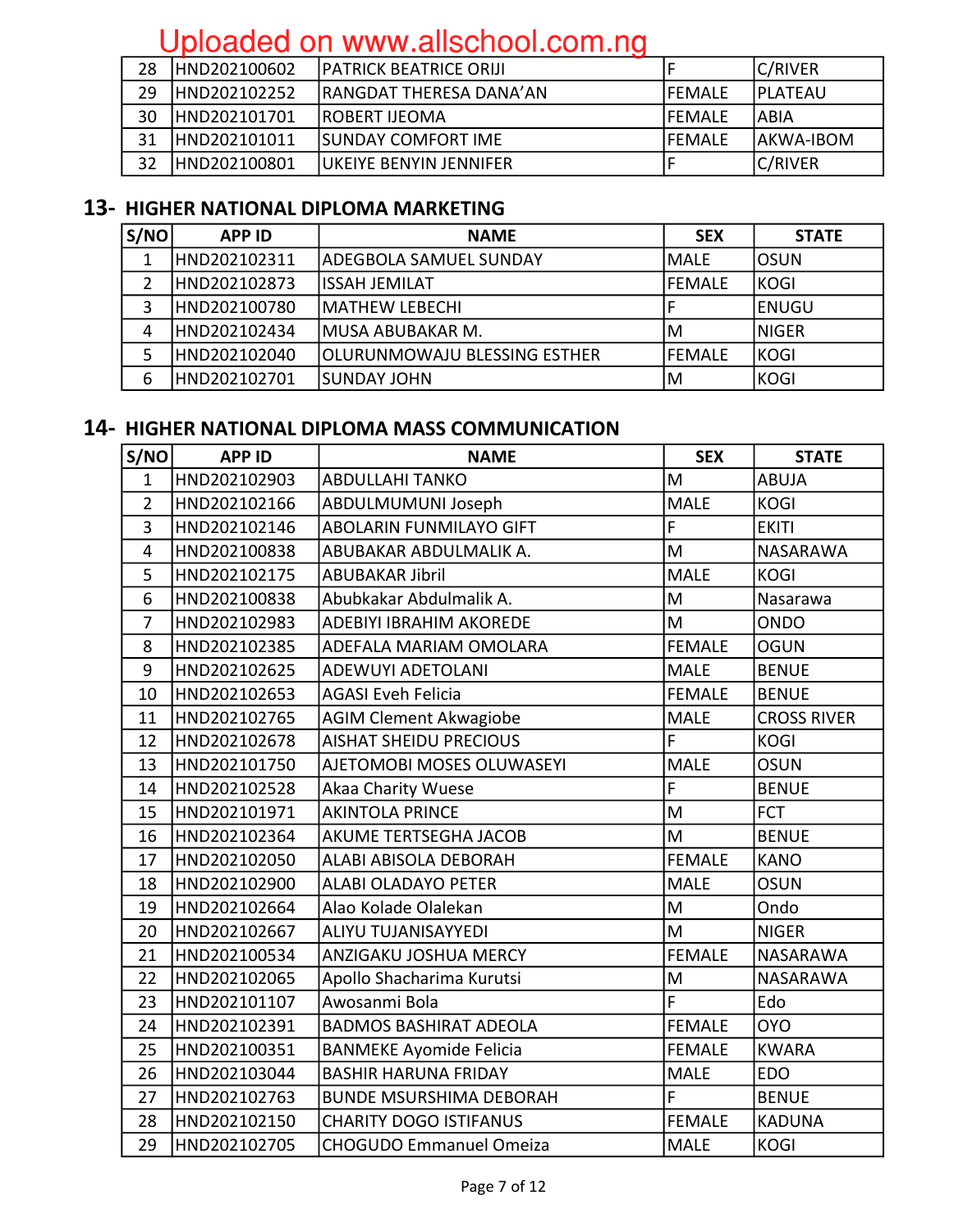| 30 | HND202100383  | DANIEL PRINCESS MARTHA          | F             | <b>ABIA</b>        |
|----|---------------|---------------------------------|---------------|--------------------|
| 31 | HND202101710  | DARAMOLA OLAMIDE ALICE          | <b>FEMALE</b> | <b>OSUN</b>        |
| 32 | HND202100278  | DAVID Patience Ashango          | <b>FEMALE</b> | <b>NASARAWA</b>    |
| 33 | HND202102150  | <b>DOGO ISTIFANUS CHARITY</b>   | <b>FEMALE</b> | NASARAWA           |
| 34 | HND202102698  | <b>EDUNO Chinenye Laurita</b>   | <b>FEMALE</b> | <b>ANAMBRA</b>     |
| 35 | HND202102139  | EGORA ENDALYN UKAMAKA           | <b>FEMALE</b> | <b>ANAMBRA</b>     |
| 36 | HND202102619  | <b>ETIM Dorcas Egbe</b>         | <b>FEMALE</b> | <b>CROSS RIVER</b> |
| 37 | HND202102080  | EZENMA Onyekachi Emmanuel       | <b>MALE</b>   | ENUGU              |
| 38 | HND202110086  | <b>EZIRIKE PROSPER NZUBECHI</b> | M             | ENUGU              |
| 39 | HND202102159  | <b>GODFREY GRACE ONYICHE</b>    | <b>FEMALE</b> | <b>BENUE</b>       |
| 40 | HND202100389  | <b>GOODNESS Chimezie</b>        | <b>FEMALE</b> | <b>IMO</b>         |
| 41 | HND202102159  | HARUNA ELEOJO ANGELA            | <b>FEMALE</b> | <b>ABIA</b>        |
| 42 | HND202102038  | HARUNA JANELLE OMETERE          | F             | <b>EDO</b>         |
| 43 | HND202101677  | Haruna Mustapha U.              | F             | Nasarawa           |
| 44 | HND2021011877 | HARUNA MUSTAPHA USMAN           |               | <b>NASARAWA</b>    |
| 45 | HND202100554  | <b>IDOKO Joy</b>                | <b>FEMALE</b> | <b>KOGI</b>        |
| 46 | HND202102263  | <b>IGBINOSA DEBORAH</b>         | F             | <b>EDO</b>         |
| 47 | HND202102792  | IGOH Angelina Ochuiye           | <b>FEMALE</b> | <b>CROSS RIVER</b> |
| 48 | HND202100312  | <b>IKHINE Charity Essie</b>     | <b>FEMALE</b> | <b>EDO</b>         |
| 49 | HND202101918  | <b>INALOKO Moses Enyaiukpo</b>  | <b>MALE</b>   | <b>NASARAWA</b>    |
| 50 | HND202101809  | <b>ISHAYA Florence Sabelo</b>   | <b>FEMALE</b> | NASARAWA           |
| 51 | HND202100345  | <b>JAMES BLESSING EBENYE</b>    | F             | <b>BENUE</b>       |
| 52 | HND202100986  | <b>JOHN Emmanuel Ukpo</b>       | <b>MALE</b>   | <b>NASARAWA</b>    |
| 53 | HND202102914  | JOHN Josephine Samuel           | <b>FEMALE</b> | ADAMAWA            |
| 54 | HND202113398  | JOHN VICTORIA ULIGWE            | <b>FEMALE</b> | <b>FCT</b>         |
| 55 | HND202100534  | <b>JOSHUA MERCY ANZIGAKU</b>    | <b>FEMALE</b> | <b>NASARAWA</b>    |
| 56 | HND202100393  | <b>KITHIME RITWOK</b>           | <b>FEMALE</b> | <b>BENUE</b>       |
| 57 | HND202102810  | <b>KUPOLANTI BOSE RANTI</b>     | F             | <b>EKITY</b>       |
| 58 | HND202102681  | <b>LAMIDI FAROUQ UMAR</b>       | <b>MALE</b>   | <b>BENUE</b>       |
| 59 | HND202102651  | MERCY Abel                      | <b>FEMALE</b> | <b>OGUN</b>        |
| 60 | HND202100534  | MERCY JOSHUA ANZIGAKU           | <b>FEMALE</b> | NASARAWA           |
| 61 | HND202102257  | Muhammad Jamiu A.               | M             | Kogi               |
| 62 | HND202102709  | <b>MUHAMMED Lawal</b>           | <b>MALE</b>   | <b>KOGI</b>        |
| 63 | HND202101555  | MUSTAPHA Ramota Olanike         | <b>FEMALE</b> | <b>ONDO</b>        |
| 64 | HND202102963  | <b>OBI BLESSING</b>             | F             | C/R                |
| 65 | HND202102878  | <b>OBU Ekigwe Naomi</b>         | <b>FEMALE</b> | <b>BENUE</b>       |
| 66 | HND202101687  | <b>OGABU Gabriel John</b>       | <b>MALE</b>   | NASARAWA           |
| 67 | HND202102121  | OGAR Joseph Eneji               | <b>MALE</b>   | <b>CROSS RIVER</b> |
| 68 | HND202102234  | <b>OGBE Charity James</b>       | <b>FEMALE</b> | <b>BENUE</b>       |
| 69 | HND202102159  | OGWUCHE EUNICE ONYEMOWO         | <b>FEMALE</b> | <b>KADUNA</b>      |
| 70 | HND202102650  | <b>OHIRI Francisca Chinyere</b> | <b>FEMALE</b> | <b>IMO</b>         |
| 71 | HND202100145  | <b>OKORO LOISMARVELOUS</b>      | F             | <b>EDO</b>         |
| 72 | HND202102410  | <b>OKPEKE Blessing</b>          | <b>FEMALE</b> | <b>BENUE</b>       |
| 73 | HND202100113  | <b>OKPETU Peace Offometi</b>    | <b>FEMALE</b> | <b>EDO</b>         |
| 74 | HND202100515  | <b>OLADIMEJI Sukurat Oredun</b> | <b>FEMALE</b> | <b>OYO</b>         |
| 75 | HND202100150  | ONDOKA Felicia Ooja             | <b>FEMALE</b> | <b>BENUE</b>       |
| 76 | HND202102092  | <b>ONOJA MERCY</b>              | <b>FEMALE</b> | <b>BENUE</b>       |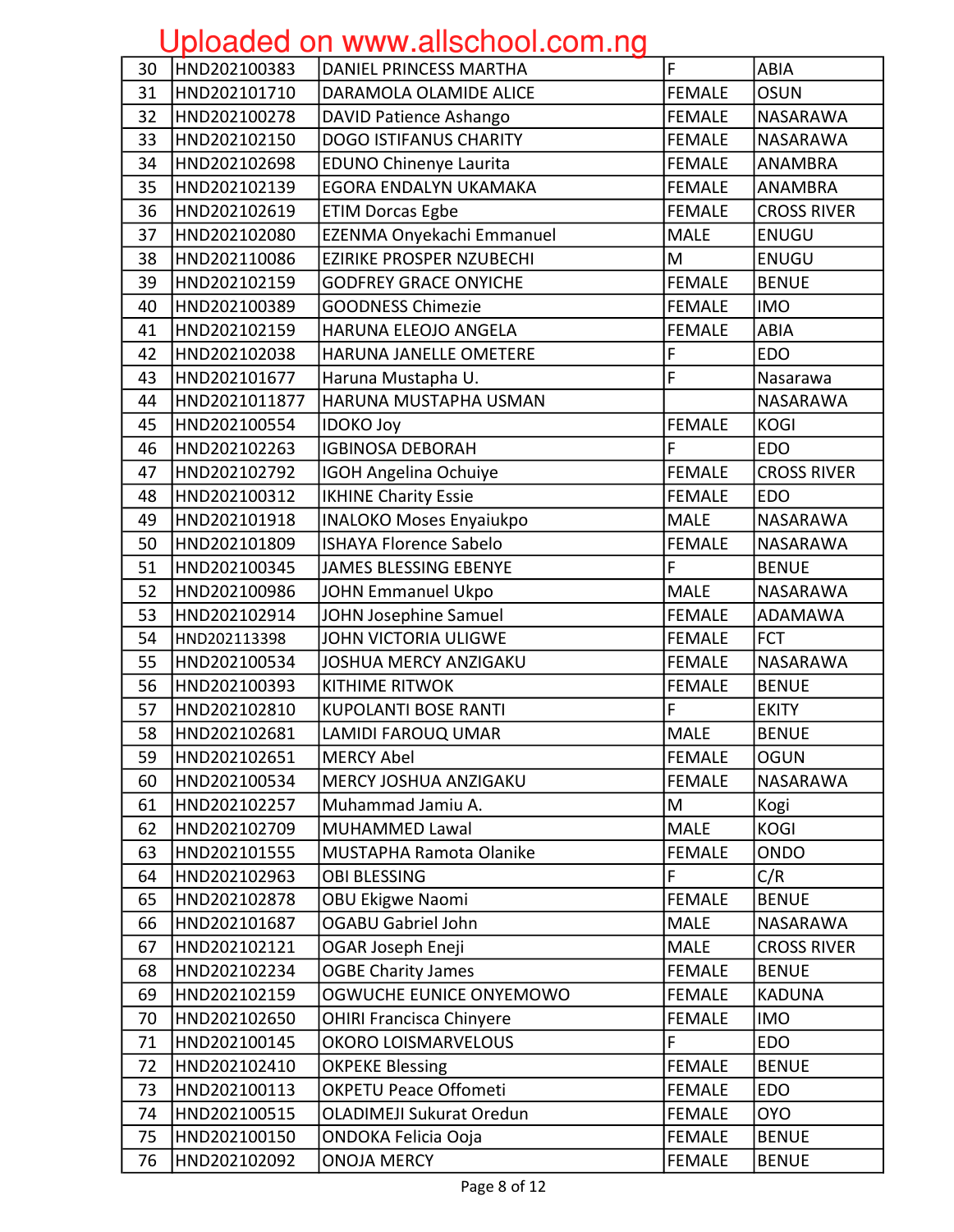| 77 | HND202101469 | ONUH FRANCA AJUMA            | <b>FEMALE</b> | <b>OSUN</b>   |
|----|--------------|------------------------------|---------------|---------------|
| 78 | HND202101916 | OSUJI Sylvia Ozioma          | <b>FEMALE</b> | <b>IMO</b>    |
| 79 | HND20210114  | <b>SALIHU Ahmed Ikaka</b>    | <b>MALE</b>   | NASARAWA      |
| 80 | HND202102856 | <b>SANI SAGIRU JIBRIL</b>    | M             | <b>BAUCHI</b> |
| 81 | HND202100392 | SHEHU Abdulsalam             | <b>MALE</b>   | NASARAWA      |
| 82 | HND202102246 | <b>SILAS Charity Akudo</b>   | FEMALE        | ABIA          |
| 83 | HND202102662 | <b>SOLOMON Yemi</b>          | <b>FEMALE</b> | <b>NIGER</b>  |
| 84 | HND202102114 | <b>SUBERU GIDEON AMOTO</b>   | M             | <b>KOGI</b>   |
| 85 | HND202102439 | <b>SULEIMAN FATIMA LAWAL</b> | F             | <b>OSUN</b>   |
| 86 | HND202101487 | Suleiman Mutiat A.           | F             | Nasarawa      |
| 87 | HND202102731 | TAJUDEEN OLALEKAN AJAPE      | M             | <b>KWARA</b>  |
| 88 | HND202100987 | <b>Udoh Kingsley Moses</b>   | M             | A/Ibom        |
| 89 | HND202102418 | <b>UGWU Samson Chijioke</b>  | <b>MALE</b>   | <b>ENUGU</b>  |
| 90 | HND202100632 | <b>USOH Gift Ese</b>         | <b>FEMALE</b> | AKWA-IBOM     |
| 91 | HND202101284 | <b>UZOKWE Ruth</b>           | <b>FEMALE</b> | <b>IMO</b>    |
| 92 | HND202101959 | <b>VICENT OnlyGod Akwe</b>   | <b>MALE</b>   | <b>DELTA</b>  |
| 93 | HND202102971 | ZACHARIAH BLESSING           | <b>FEMALE</b> | <b>FCT</b>    |
| 94 | HND202102180 | ZAKARI Hauwa Mohammed        | <b>FEMALE</b> | <b>KOGI</b>   |
|    |              |                              |               |               |

#### 15- HIGHER NATIONAL DIPLOMA MECHANICAL ENGINEERING TECHNOLOGY

|   | S/NO APP ID   | <b>INAME</b>                | ISEX  | <b>ISTATE</b> |
|---|---------------|-----------------------------|-------|---------------|
| 1 | HND202102213  | <b>IECHE PRINCE</b>         | IMALE | <b>IBENUE</b> |
|   | HND202102291  | <b>EGBOJA VICTOR EGBOJA</b> | IM    | <b>IBENUE</b> |
| ͻ | HND202102870  | <b>IKATAMPE SHEKWOLO</b>    | IM    | IFCT          |
| 4 | IHND202102213 | <b>IOCHE PRINCE</b>         | IM    | <b>IBENUE</b> |

#### 16- HIGHER NATIONAL DIPLOMA OFFICE TECHNOLOGY AND MANAGEMENT

| S/NO | <b>APP ID</b> | <b>NAME</b>              | <b>SEX</b> | <b>STATE</b>   |
|------|---------------|--------------------------|------------|----------------|
|      | HND202100940  | lDANJUMA AISHA           |            | <b>EDO</b>     |
| 2    | HND202102163  | <b>EGUAVOEN TITILAYO</b> |            | <b>EDO</b>     |
| 3    | HND 202102484 | EZENYIN IFUNANYA D       | lfEMALE    | <b>ANAMBRA</b> |
| 4    | HND202102843  | lHALIMA ABDULRAHMAN      |            | <b>NASS</b>    |
| 5    | HND202102322  | <b>JIBRIN SALIHU</b>     | ΙM         | <b>KOGI</b>    |
|      | HND202102712  | lmomoh Yunus             | ١M         | <b>EDO</b>     |
| 8    | HND202102096  | NZEKWESILI IFEOMA JOY    | lfEMALE    | IANAMBRA       |
| 9    | HND202103069  | YAHAYA FAHAD ADINOYI     | MALE       | KOGI           |

#### 17- HIGHER NATIONAL DIPLOMA PUBLIC ADMINISTRATION

| S/NO | <b>APP ID</b> | <b>NAME</b>                | <b>SEX</b> | <b>STATE</b> |
|------|---------------|----------------------------|------------|--------------|
|      | HND202102I20  | <b>ABALAKA MARY</b>        |            | IONDO        |
| 2    | HND202100931  | ABDULKADIR KUBURAT ORAHACI |            | <b>KOGI</b>  |
| 3    | HND2021102380 | Abraham Paul Samuel        | ΙM         | Benue        |
| 4    | HND202101142  | ABUBAKAR A. ABDULRASHEED   | ΙM         | <b>KOGI</b>  |
| 5    | HND202101804  | <b>ABUBAKAR ABDULAZIZ</b>  | ΙM         | <b>NIGER</b> |
| 6    | HND202101142  | ABUBAKAR ABDULRASHEED      | ΙM         | <b>KOGI</b>  |
|      | HND202102657  | <b>ABUBAKAR NURUDEEN</b>   | ΙM         | ABUJA        |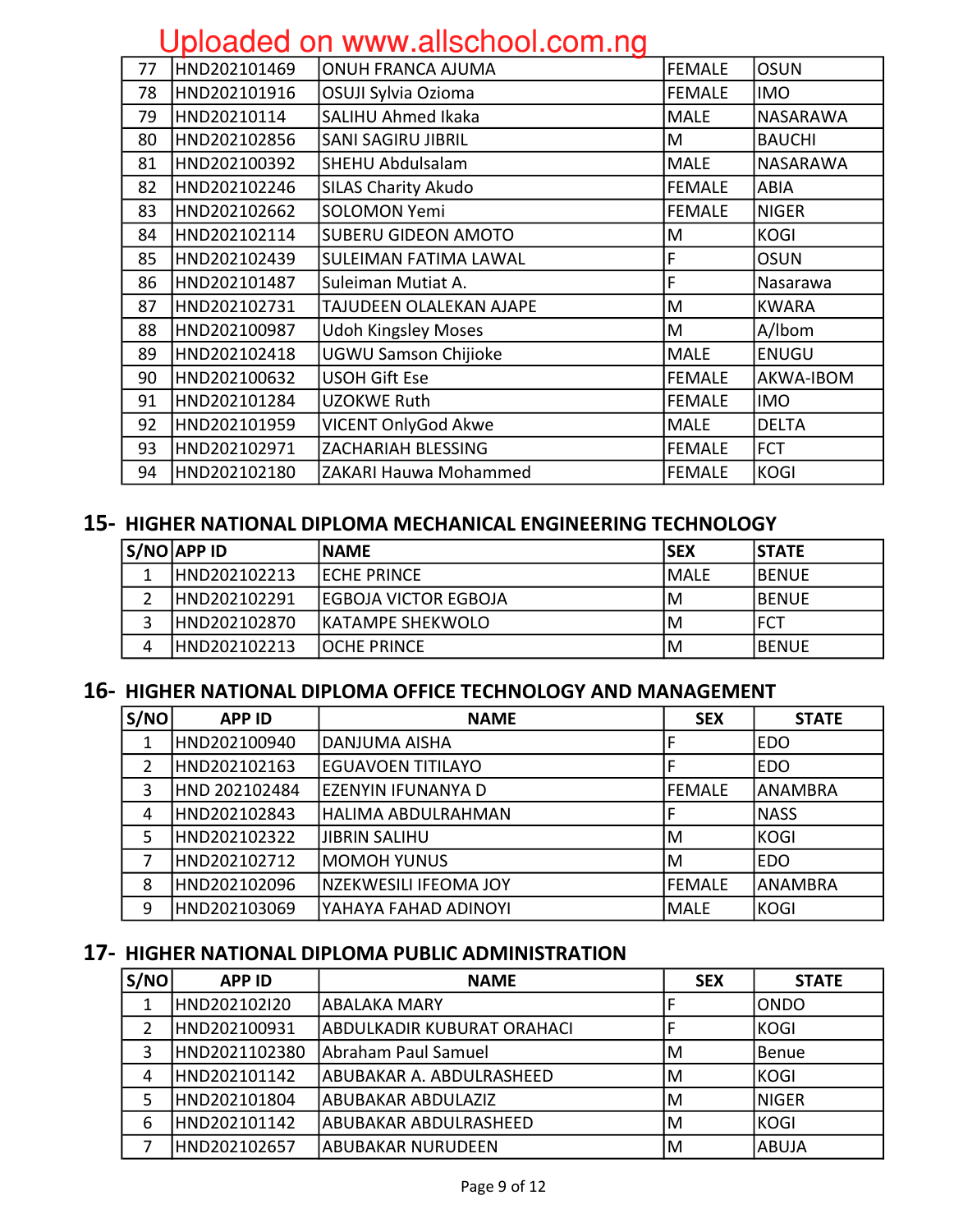| 8  | HND202102473  | <b>ABUBAKAR USMAN</b>               | M                                                                                     | NASARAWA         |
|----|---------------|-------------------------------------|---------------------------------------------------------------------------------------|------------------|
| 9  | HND202100783  | Achumogu angela E.                  | F                                                                                     | Kogi             |
| 10 | HND202102612  | ADAMU MARIYAM JIBRIN                | F                                                                                     | <b>NAS</b>       |
| 11 | HND202100569  | ADEBONOJO ABIMBOLA RACHEL           | F                                                                                     | <b>OGUN</b>      |
| 12 | HND202102328  | <b>ADEJOH GIFT</b>                  | F                                                                                     | <b>KOGI</b>      |
| 13 | HND202100520  | ADEJOH RUTH OJODOMO                 | F                                                                                     | <b>KOGI</b>      |
| 14 | HND202101098  | Adekanye Samuel                     | M                                                                                     | Kogi             |
| 15 | HND202110400  | <b>ADEYEMI Michael</b>              | <b>MALE</b>                                                                           | <b>OSUN</b>      |
| 16 | HND202100755  | <b>AGANYI CHARITY ELU</b>           | F                                                                                     | <b>CROSS RIV</b> |
| 17 | HND202100190  | <b>AKPE BAGRIAL</b>                 | M                                                                                     | <b>C.RIVER</b>   |
| 18 | HND202102627  | <b>ALADE SAMUEL OLUWASEYI</b>       | M                                                                                     | <b>OYO</b>       |
| 19 | HND202100980  | <b>ALAEMENA Perpetual Oluebube</b>  | F                                                                                     | ANAMBRA          |
| 20 | HND202102684  | <b>ALEKE EKWUTOSINA</b>             | F                                                                                     | <b>BENUE</b>     |
| 21 | HND202102950  | ALIYU ABUBAKAR IBRAHIM              | M                                                                                     | <b>KWARA</b>     |
| 22 | HND202101713  | AONDOAKAA JOY                       | F                                                                                     | <b>BENUE</b>     |
| 23 | HND202101343  | <b>APAKI TITUS</b>                  | M                                                                                     | <b>BENUE</b>     |
| 24 | HND202102601  | ATABOPATIENCE IKO OJO               | F                                                                                     | <b>KOGI</b>      |
| 25 | HND202101798  | <b>AUGUSTINE OKE FRANK</b>          | M                                                                                     | <b>DELTA</b>     |
| 26 | HND202100490  | <b>BABA ABOJE</b>                   | M                                                                                     | <b>BENUE</b>     |
| 27 | HND202102470  | <b>BADAMASI LADAN</b>               | M                                                                                     | NASARAWA         |
| 28 | HND202100336  | <b>BALOGUN NASIFAT</b>              | F                                                                                     | <b>OGUN</b>      |
| 29 | HND202101620  | <b>BENJAMIN MARY</b>                | F                                                                                     | <b>NASARAWA</b>  |
| 30 | HND202100592  | <b>BUA TERKUMBUR FLORENCE</b>       | F                                                                                     | <b>BENUE</b>     |
| 31 | HND202100592  | <b>Bua Terkumbur Florence</b>       | F                                                                                     | <b>Benue</b>     |
| 32 | HND202100526  | <b>BUHARI SHAKIRATU</b>             | <b>FEMALE</b>                                                                         | NASARAWA         |
| 33 | HND202100825  | <b>CHIMEZIE DONATUS</b>             | M                                                                                     | <b>IMO</b>       |
| 34 | HND202101304  | <b>CHRISTOPHER MIRACLE PRECIOUS</b> | $\mathsf{M}% _{T}=\mathsf{M}_{T}\!\left( a,b\right) ,\ \mathsf{M}_{T}=\mathsf{M}_{T}$ | <b>IMO</b>       |
| 35 | HND2021101438 | <b>DENNIS CLOUDIA ABARI</b>         | F                                                                                     | <b>NAS</b>       |
| 36 | HND202100558  | <b>DIBANG JONATHAN</b>              | M                                                                                     | C/RIVER          |
| 37 | HND202101867  | DOGO JANET                          | ΙF                                                                                    | <b>KADUNA</b>    |
| 38 | HND202101938  | <b>EJAGA ANDY ALECHENU</b>          | M                                                                                     | <b>BENUE</b>     |
| 39 | HND202101588  | <b>ENAGBICHI EDITH CHINYERE</b>     | F                                                                                     | <b>IMO</b>       |
| 40 | HND202101357  | <b>FELIX FAITH EGUNOR</b>           | F                                                                                     | <b>DELTA</b>     |
| 41 | HND202100128  | <b>GYANG CHI GYANG</b>              | M                                                                                     | <b>PLEATUE</b>   |
| 42 | HND202102647  | <b>IDRIS HADIZA JIBRIN</b>          | F                                                                                     | NASARAWA         |
| 43 | HND202102843  | Ihalima Abdulrahman                 | <b>FEMALE</b>                                                                         | <b>NASARAWA</b>  |
| 44 | HND202100430  | <b>IKWUJE MARY OIJA</b>             | F                                                                                     | <b>BENUE</b>     |
| 45 | HND202101125  | <b>ISAH IBRAHIM OMEIZA</b>          | M                                                                                     | <b>KOGI</b>      |
| 46 | HND202100955  | <b>ISHAKU ANNA</b>                  | F                                                                                     | PLATEAU          |
| 47 | HND202100793  | <b>ISMAILA ALIYU</b>                | M                                                                                     | <b>NASARAWA</b>  |
| 48 | HND202101271  | <b>JAMES OHILI JOY</b>              | F                                                                                     | NASARAWA         |
| 49 | HND 202102043 | JOSEPH AUSHI ECTHER                 |                                                                                       | <b>NASARAWA</b>  |
| 50 | HND202102795  | <b>KEKERE FESTUS IDOWU</b>          | M                                                                                     | <b>ONDO</b>      |
| 51 | HND202100565  | LAWANI ONUZANE FLURENCE             | F                                                                                     | <b>KOGI</b>      |
| 52 | HND202100873  | LAWRENCE RECHEAL OCHECHE            | F                                                                                     | <b>BENUE</b>     |
| 53 | HND202100384  | MAIANGWA NAOMI                      | F                                                                                     | <b>KADUNA</b>    |
| 54 | HND202109097  | <b>MUKTAR SAADU</b>                 | M                                                                                     | NASARAWA         |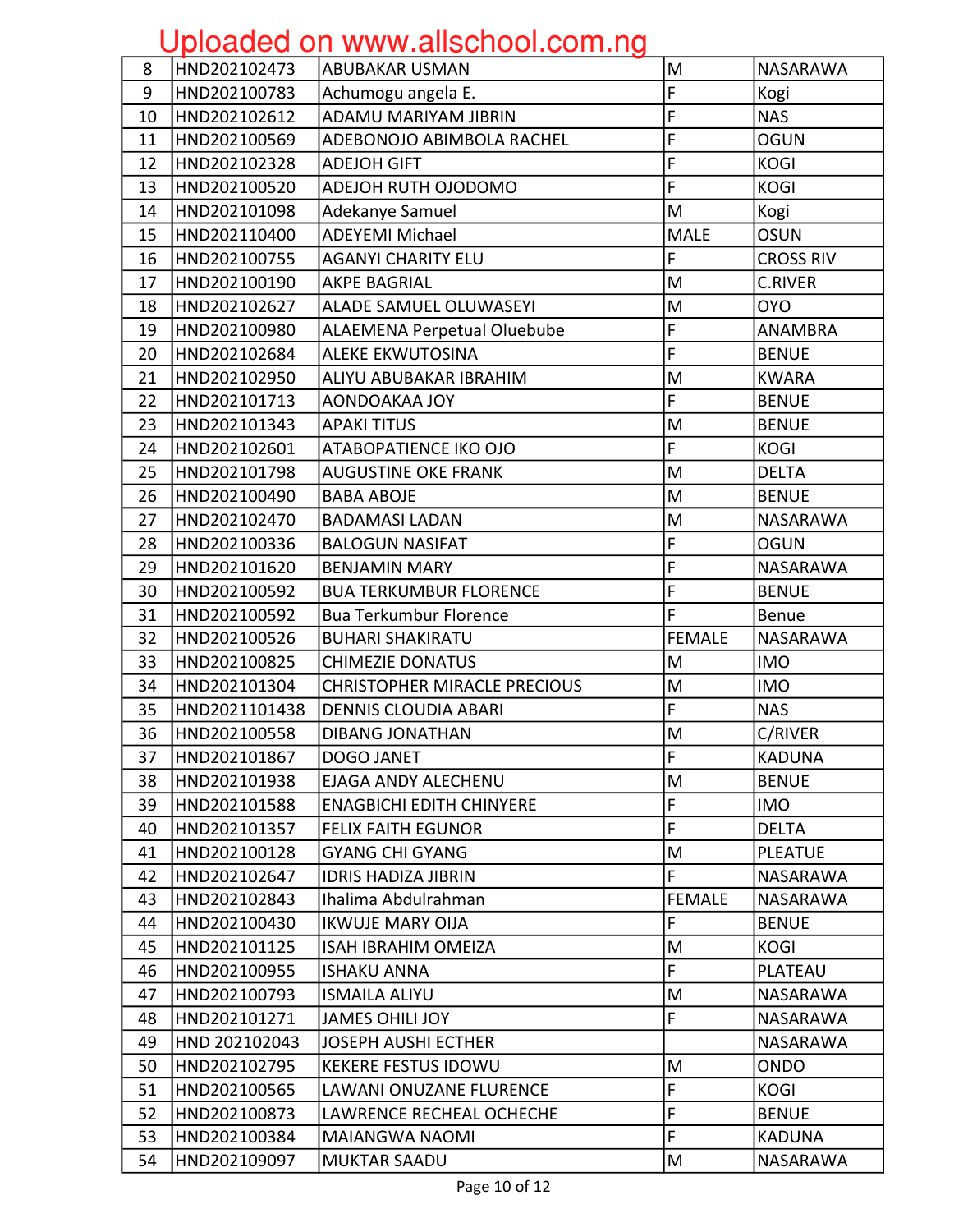|    |               | S                                  |                |                 |
|----|---------------|------------------------------------|----------------|-----------------|
| 55 | HND202101985  | NAFISA MAIKUDI                     |                | <b>KADUNA</b>   |
| 56 | HND202102211  | <b>NWOKE FAVOUR OGECHI</b>         | F              | <b>IMO</b>      |
| 57 | HND202102441  | <b>OBAGU OBADIAH MICHAEL</b>       | M              | <b>NASARAWA</b> |
| 58 | HND202100393  | <b>ODEY BLESSING ODIJE</b>         | <b>FEMALE</b>  | <b>BENUE</b>    |
| 59 | HND202100222  | <b>OGAH ROSE IGOR</b>              | F              | <b>BENUE</b>    |
| 60 | HND202102546  | OKAFOR UGOCHI ANGELINA             | F              | <b>KADUNA</b>   |
| 61 | HND202101110  | Okopi Blessing Ochanya             | F              | <b>Benue</b>    |
| 62 | HND202102952  | OKPARA NGOZI GRACE                 | <b>FEMALE</b>  | <b>IMO</b>      |
| 63 | HND202100060  | <b>OLAONIPEKUN BASIRAT OPEYEMI</b> | <b>FEMALE</b>  | <b>KWARA</b>    |
| 64 | HND202102131  | OLUBAYO OLUWASEGUN AUSTINE         | <b>MALE</b>    | <b>KOGI</b>     |
| 65 | HND202100371  | <b>OMALE EMMANUEL</b>              | M              | <b>BENUE</b>    |
| 66 | HND202102736  | <b>ONAH MARY OMARI</b>             | F              | C/RIVER         |
| 67 | HND2021010146 | <b>ONOVO STELER</b>                | $\overline{F}$ | <b>ENUGU</b>    |
| 68 | HND202112112  | <b>ONUIGBO SANDRA AMAKA</b>        | <b>FEMALE</b>  | <b>FCT</b>      |
| 69 | HND202100504  | OTINAWU MUHAMMED SANI              | M              | <b>KOGI</b>     |
| 70 | HND202102172  | <b>OTITOJU MOSES</b>               |                | <b>ONDO</b>     |
| 71 | HND202103651  | <b>OYETUNMBI FEMI COMFORT</b>      | F              | <b>BENUE</b>    |
| 72 | HND202100445  | Paul Segun                         | M              | Osun            |
| 73 | HND20210347   | SADIQ ZAINAB OMOWUMI               | F              | <b>OYO</b>      |
| 74 | HND202100124  | SAMUEL FAVOUR YOHANA               | F              | <b>KADUNA</b>   |
| 75 | HND202100580  | SONOWO OLUWASEUN JOSEPHINE         | <b>FEMALE</b>  | <b>OGUN</b>     |
| 76 | HND202101003  | SYLVANUS GOSPEL ENYINMA            | M              | ABIA            |
| 77 | HND202100181  | <b>TORFEDA AONDONA SAMUEL</b>      | M              | <b>BENUE</b>    |
| 78 | HND202102337  | UGOZO DEBORAH CHIWENDU             | <b>FEMALE</b>  | <b>RIVERS</b>   |
| 79 | HND202100517  | <b>UGWU CHIZOBA PEACE</b>          | F              | <b>ENUGU</b>    |
| 80 | HND202100912  | YAHAYA YUSUF                       |                | ABUJA           |
| 81 | HND202102151  | YUNUS ABDULFATAI OLAYINKA          | M              | <b>KWARA</b>    |
| 82 | HND202101196  | ZAKARI FAITH HAPPINESS             | F              | <b>EDO</b>      |
|    |               |                                    |                |                 |

#### 18- HIGHER NATIONAL DIPLOMA QUANTITY SURVEYING

| S/NO | <b>APP ID</b> | <b>NAME</b>           | <b>SEX</b> | <b>STATE</b>     |
|------|---------------|-----------------------|------------|------------------|
|      | HND202100299  | <b>MUSA HABIBA</b>    |            | <b>INASARAWA</b> |
|      | HND202102144  | IYAHAYA MUHAMMED DOKO | ΙM         | <b>INIGER</b>    |

#### 19- HIGHER NATIONAL DIPLOMA SCIENCE LABORATORY TECHNOLOGY

#### **HND Biochemistry/Chemistry**

| S/NO | <b>APP ID</b> | <b>NAME</b>                  | <b>SEX</b> | <b>STATE</b> |
|------|---------------|------------------------------|------------|--------------|
| 1    | IHND202102897 | INANNA GONJI KARNAK          |            | IPLATEAU     |
|      | HND202102153  | IEDET SAM CHARITY            |            | AKWA/IBOM    |
| 3    | HND202102848  | lYUSUF SADIYA                |            | INAS         |
| 4    | HND202102919  | lOLUTOBA OLUWATIMILEHIN RUTH |            | IKWARA       |
|      | HND202102197  | <b>OYEDUNMADE TITILAYO</b>   |            | <b>OSUN</b>  |
| 6    | HND202102608  | OKEREAFOR ANNSOPHIA MAUREEN  |            | <b>IMO</b>   |

### **HND Microbiology/Biology**

| 7 N 1 | AFF IV |        | .<br>JLA |   |
|-------|--------|--------|----------|---|
|       |        |        |          |   |
|       | .      | ------ | ---      | . |